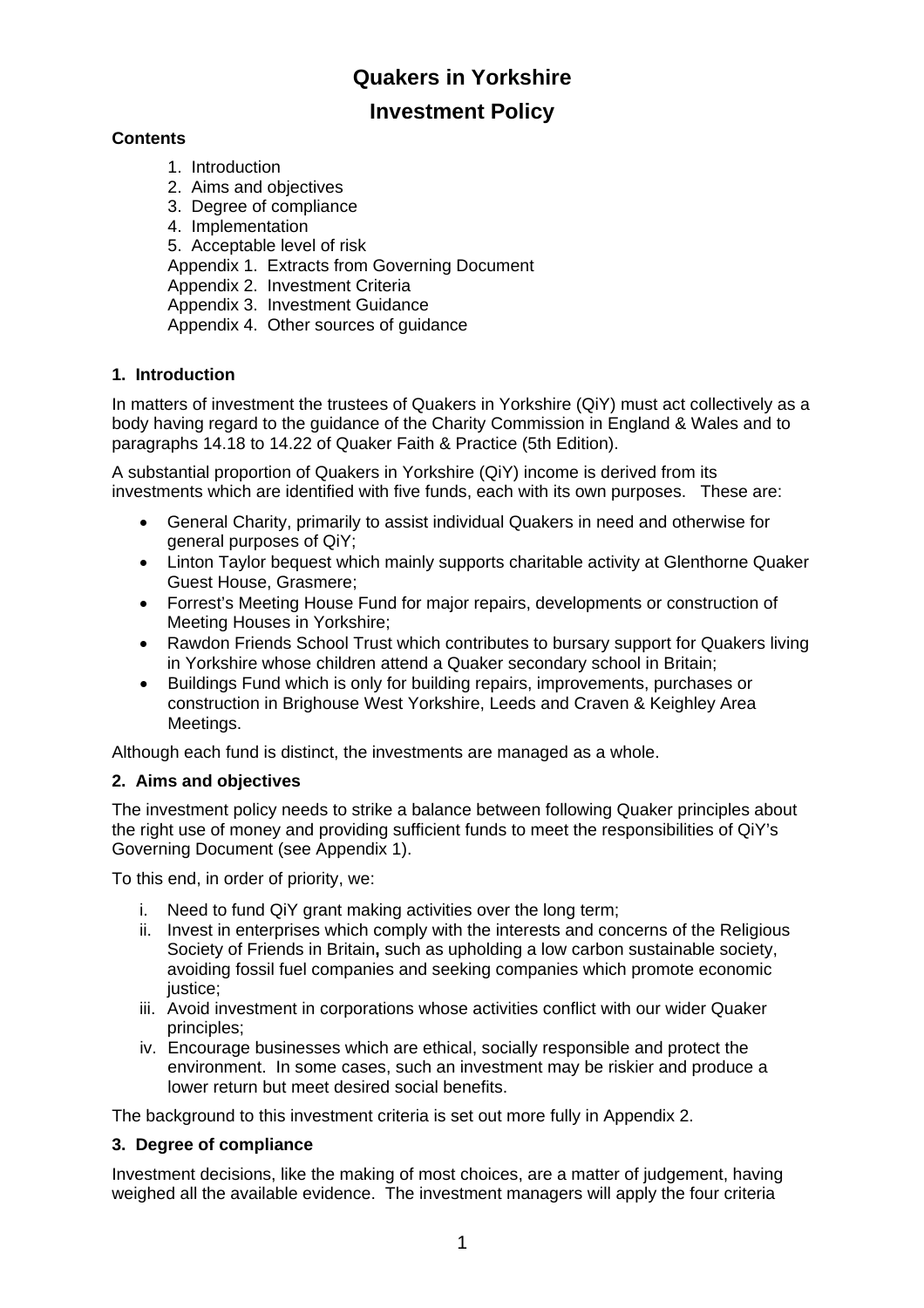listed above to offer ethically based advice about a range of securities sufficiently diverse as to neutralise (so far as possible) systemic risk. Where necessary, they will take a balanced decision based on their interpretation of the evidence and not simply apply mechanistically a set of rules. Their advice will make this clear to the trustees.

The investment managers are encouraged to engage, on matters of corporate governance and controversial aspects of business practice, with enterprises with which QiY has, or may have, a relationship as investor. The investment managers are encouraged to work closely with others on promoting socially responsible business practices and improving corporate behaviour. Because many corporations also have a spread of activity to minimise long-term risks, we ask our investment managers to adopt an approximate benchmark of no more than 10% of a company's activities which conflict with the aims and objectives (and as expanded in Appendix 2).

The trustee body, recognising that it does not itself have the resources of time and experience to engage with companies, is particularly keen that the investment managers should be informed about the extent to which an enterprise's activities meets the socially responsible criteria, particularly the larger international companies or funds which may be recommended.

The investment managers are encouraged to work closely with others on promoting socially responsible business practices and improving corporate behaviour including co-operation with the Ecumenical Council on Corporate Responsibility and other faith-based investors.

#### **4. Implementation**

The investment managers will invest ethically in a range of securities which will maximise the total return, having regard to:

- Income Grant income levels in real terms, calculated over a rolling five year period against the consumer price index.
- Capital growth Maintaining capital growth to raise income in line with inflation.
- Risk Diversified risk

The contract with the investment manager will be on a management basis, steered by the Investment Group which includes the Clerk, the Treasurer and up to three trustees. Members of the Investment Group may be required to be verified in accordance with the Money Laundering Regulations.

The investment manager will execute the sale and purchase of individual securities according to their reading of the markets in order to meet the investment objectives over the long run.

All transactions with reasons will be reported to the Treasurer and Investment Group as they occur. Any significant changes to the spread of investments and their character (such as a divestment of all government bonds), for instance, shall be referred to the investment panel who may consult the trustees as a whole by e-mail.

#### **5. Acceptable level of risk**

Trustees accept that all investments carry a level of risk. Having regard to the need to both protect the value of the funds and to receive income to fund expenditure, trustees agree that a medium level of risk is appropriate. The aim of our investment should be to generate a return over a long term of about 3% above the rate of inflation. This approach will mean that funds are invested with a substantial exposure to equities with the consequent fluctuations in their value.

#### **This policy and its Appendices have been adopted by the trustees on 19 September 2020 and should be reviewed in 2025**

**Revised September 2020. Updated September 2021. Updated February 2022.**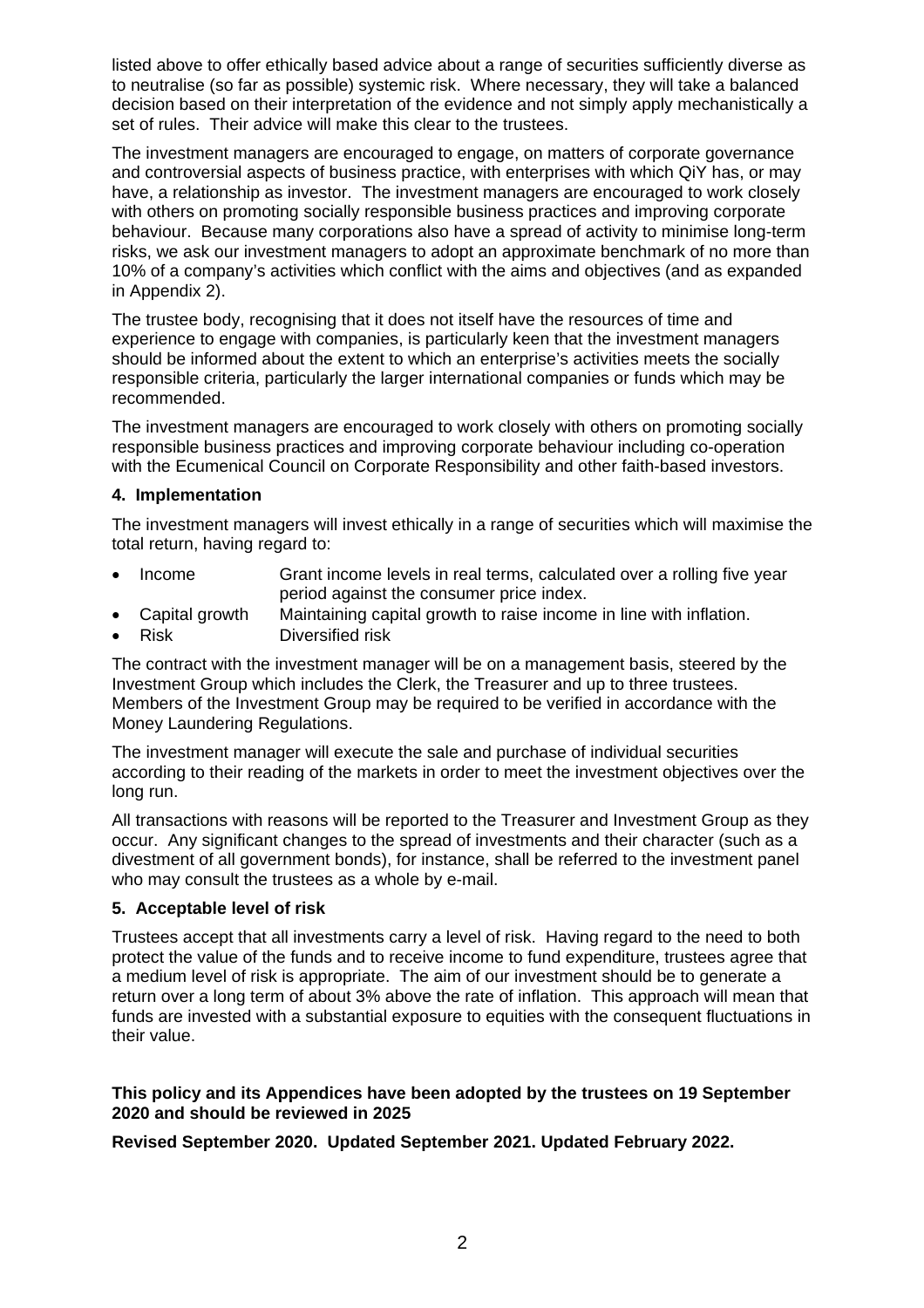# **Appendix 1. Extracts from Governing Document**

#### *Responsibilities*

*Quakers in Yorkshire exercises its responsibilities including the application of income and property to enable its object by work such as:* 

- *i) furthering the religious and other charitable work of Quakers in Yorkshire as a regional meeting of the Religious Society, especially outreach and the care & nurturing of children and young people;*
- *ii) providing for relief in need either generally or individually of those who are Friends or Attenders of participant meetings;*
- *iii) promoting the education of children of Friends and Attenders in good standing of local Quaker meetings in Yorkshire who attend a secondary school officially connected to Britain Yearly Meeting and who reside or have a parent residing in the area of benefit;*
- *iv) assisting in the erecting, maintaining or repairing or improving Quaker meeting houses in the area formerly comprising the County of Yorkshire as places for public worship and from which to carry our witness into the world;*
- *v) supporting the charitable objects of Glenthorne Quaker Centre (232575);*
- *vi) administering and maintaining the organisation of Quakers in Yorkshire;*
- *vii) such other responsibilities as may from time to time be added which fall within the object of the charity subject to the approval of the Charity Commission of England & Wales*

#### *Powers of Trustees*

*The trustees have the powers, in exercise of which they shall at all times be guided by the Book of Christian Discipline: which include the following* 

- *i) to raise funds from contributions; from legacies; from grants and other sources outside the area meetings; from investments and the use of assets; and from the sale of goods or services provided in furtherance of the object of Quakers in Yorkshire;*
- *ii) to buy, lease or acquire property, and to sell, grant a lease or dispose of property, subject to the terms of Clause 17 (vii) below;*
- *iii) to borrow money and to give security for loans (but only in accordance with the restrictions imposed by the Charities Act 1993 - as amended from time to time};*
- *iv) to set aside income as a reserve;*
- *v) to make investments in accordance with legal constraints and the ethical testimonies of the Religious Society;*
- *vi) to co-operate with other charities or to enter into partnerships;*
- *vii) to establish or support trusts or institutions formed for charitable purposes within the object of Quakers in Yorkshire.*

## **Appendix 2. Investment Criteria**

#### **1. Socially Responsible Investing: Friends Testimony of Values and Actions**

Quakers in Yorkshire have been entrusted with the investment of funds grounded in the beliefs of the Religious Society of Friends, among them the testimonies of peace, simplicity, integrity and justice, and concern for the natural environment. Trustees acknowledge this responsibility and recognise, by its nature, that investment activity is not passive. Working among real world constraints, our intentions are not only to "be" but also to "do" and, thus, make the world a better place.

Our values and actions determine the focus of our investments, as follows.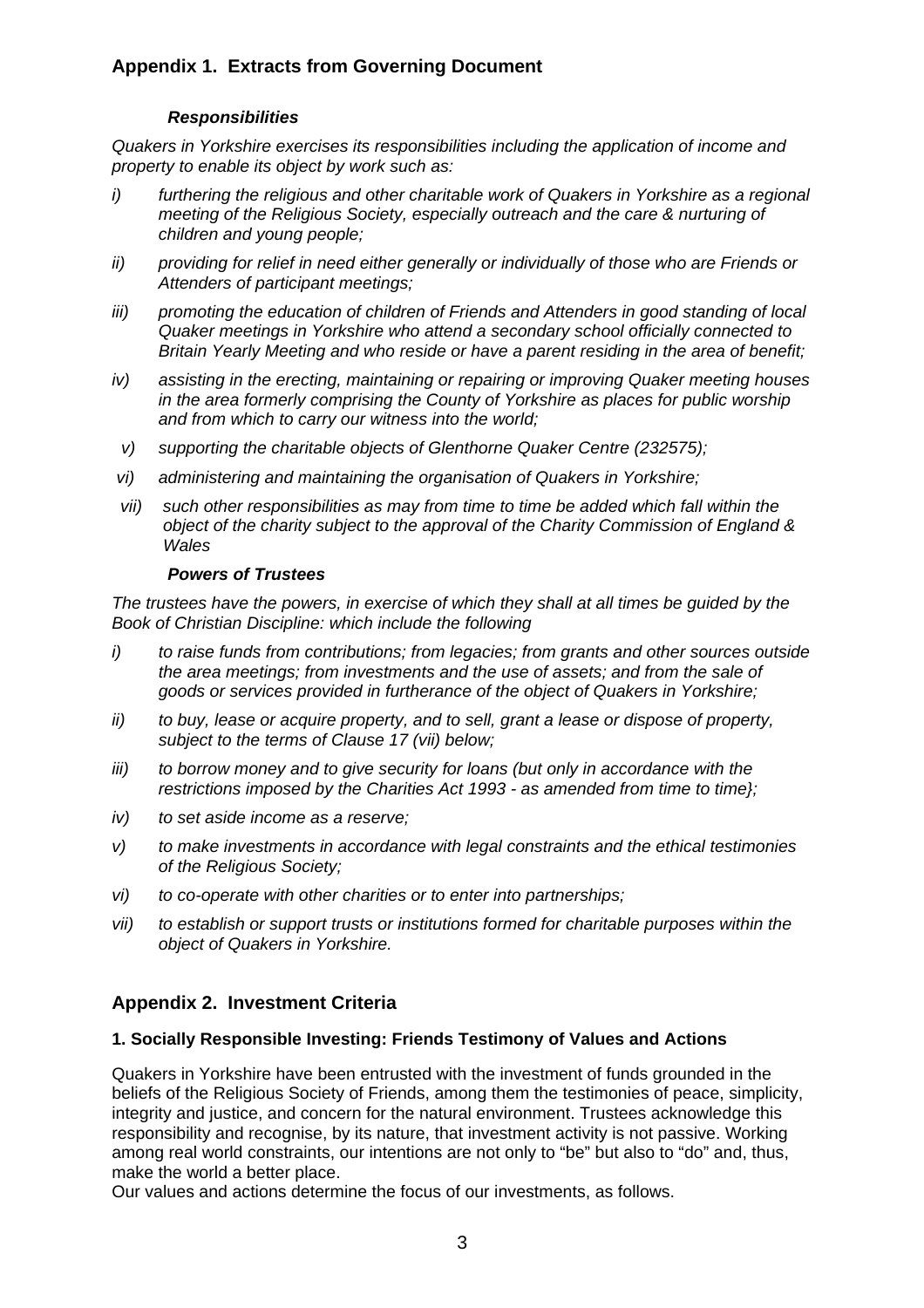# **2. Peace Testimony**

A unifying and consistent belief of Friends over the years has been the importance and value of a peace testimony which leads trustees to make no investment in weapons contractors or sub-contractors. (However, off – the -shelf civilian products sold to ministries of defence in the UK or abroad are not considered weapons components).

## **3. Simplicity, Integrity and Justice**

Friends embrace the widely held desire that investments should be made in businesses that serve a beneficial purpose to society. As in all our experiences, the judgment of what is beneficial changes over time in both degree of certainty and importance. Trustees recognise this challenge and currently agree the following limitations:

- Companies that obtain their business from the production of alcohol, tobacco and firearms, or the operation of gambling casinos and lotteries will be excluded from investment;
- We also do not favour companies where the more than 10% of their business is derived from:
	- o The manufacture of gaming equipment, software or other products that exclusively serve the gambling industry;
	- o Owning, operating or managing prisons;
	- o Entertainment companies that do not reflect Quaker values, such as those that manufacture violent video games or pornography.

There will be other occasions where we will not invest in certain companies whose products or services, in our view, do not serve constructive purposes.

Investments in companies which offer particular social benefit but with greater risk and probable lower returns should not exceed 5% of the portfolio value.

## **4. World Citizenship**

While we strive to invest in most sectors of the economy, we especially seek companies that are good corporate citizens and that perform well in terms of environmental, social and governance (ESG) criteria.

In the construction of our portfolios, we instruct our investment managers to take account of the environmental performance of companies in high exposure/high impact industries with the goal of investing in the leaders in social responsibility:

- We exclude companies whose primary business is the mining and/or production of or the destruction of tropical forests;
- For companies engaged in electricity production, we exclude those that rely on coal fired plants and/or nuclear for a significant proportion of their fuel mix;
- For companies engaged in the exploration, production, refining and/or transportation of oil and gas products, we select companies that perform well against their industry and peers when evaluated on ESG criteria.

International companies face complex issues arising from the diverse cultures and political and economic settings in which they operate. These include: human rights, just wages and safe working conditions, child and forced labour, freedom of association, and the environment. In our investments we favour companies that have adopted and actively implement and monitor codes of conduct to guide their policies, programs and operations.